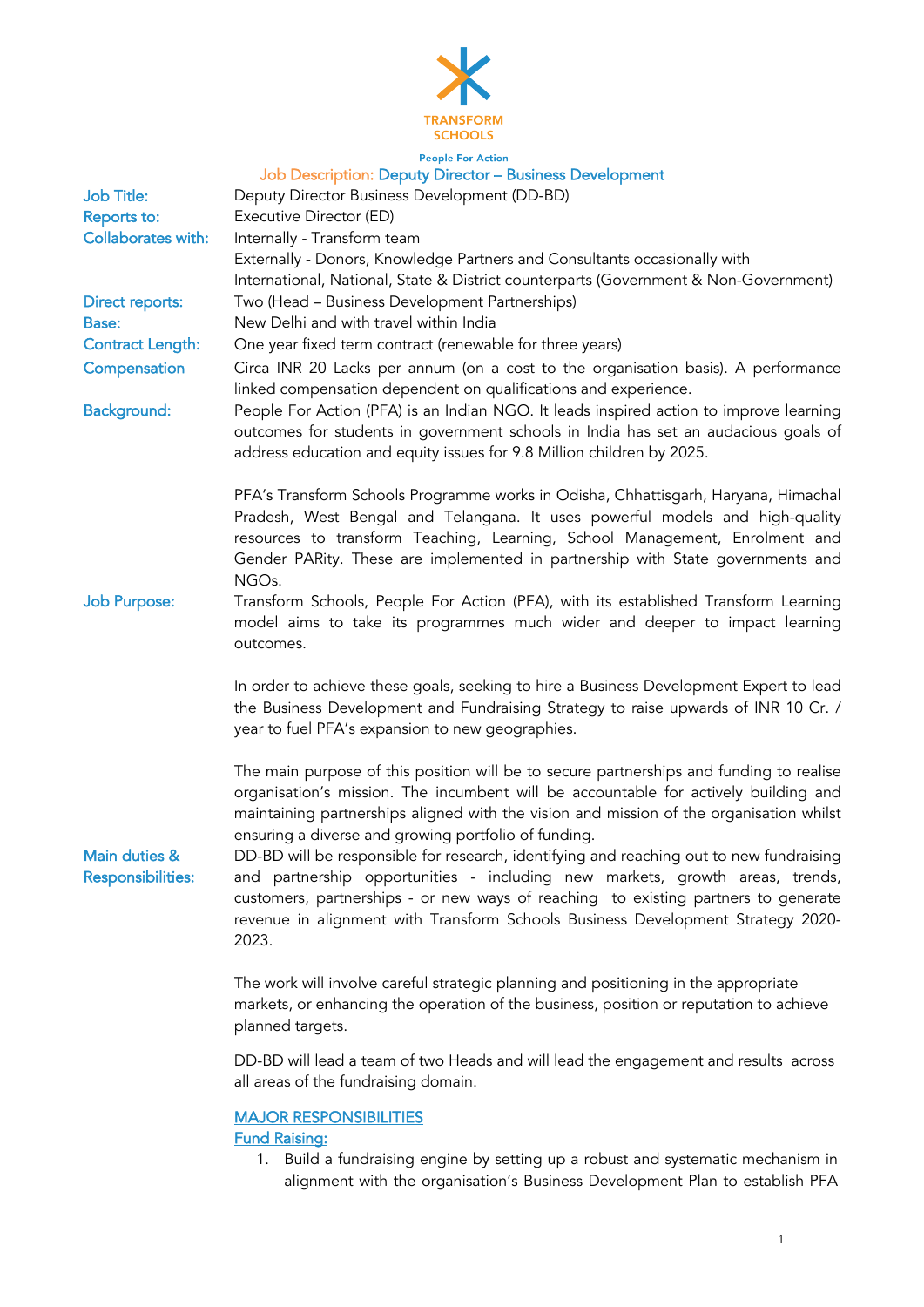as a sustainable organisation with a diverse donor base.

- 2. Systematically track, gather intelligence and forecast around potential funding opportunities at regular intervals. Also analyse information from donor discovery platforms, network mapping, industry intelligence and trends, State level CSR connects to define a focused approach for each donor.
- 3. Generate leads, seek out the appropriate contacts by reaching out to potential funders/ donors across CSR networks and Institutions, understand the needs of the funders/ donors and respond effectively with a proposal of how to meet these.
- 4. On-board high-profile vocal supporters, HNIs/UHNIs to financially and intellectually endorse PFA, by deepening relations and generating leads from existing donors.
- 5. Secure legacy giving and endowment funds as a source of unrestricted fund to ensure organisational sustainability; research into practice grants to enable development of new and improved programmatic solutions.

## Partner Communication:

- 1. Develop a plan of communication for donor reporting, special announcements, invitations or exchange of greetings on special occasions. Communicate, negotiate, present the programme outcomes to credibly and effectively to influence and develop relationships with funders/ donors.
- 2. Ensure that donor compliances are met and they receive regular updates on progress and milestones achieved.

# Relationship and Brand Building:

- 1. Create a brand recall by establishing trust amongst supporters, donors and partners, to ensure long-term partnerships culminating in higher revenue generation.
- 2. Conceptualise and organise Annual Fundraising Campaigns and Galas, other events and meets.
- 3. Social media campaigns sharing information and building awareness of achievements among wider audience, advocating for the cause of improved learning outcomes in elementary and secondary schools
- 4. Partner with a PR agency to facilitate press coverage of PFA's work in targeted dailies, magazines, radio and social media channels to expand the outreach and audience for the organisation and set the foundation for an increased donor landscape.

## **Other Activities**

- 1. Periodically revise the Business Development and Engagement Strategy based on lessons learned and field feedback and observations.
- 2. Produce monthly up-to-date fundraising reports for the ED.

Person specification:

#### Essential requirements

- 1. Belief in the power of quality education to impact social and economic outcomes for children
- 2. Degree in Business Administration, Marketing, Communications, or relevant field;
- 3. 7+ years of relevant experience in leading business development initiatives showcasing effective track record.
- 4. Ability to close the best deals with enough market inputs/comparisons
- 5. Data-Oriented & Good experience in team/stakeholder management
- 6. Excellent propsal writing, research and communication skills
- 7. Demonstrated ability to communicate, negotiate, present, and influence credibly and effectively at all organisation levels;
- 8. Excellent working knowledge of Microsoft Office: Outlook, Word, PowerPoint and Excel and online management tools like Flux, Pipedrive, Slack etc.